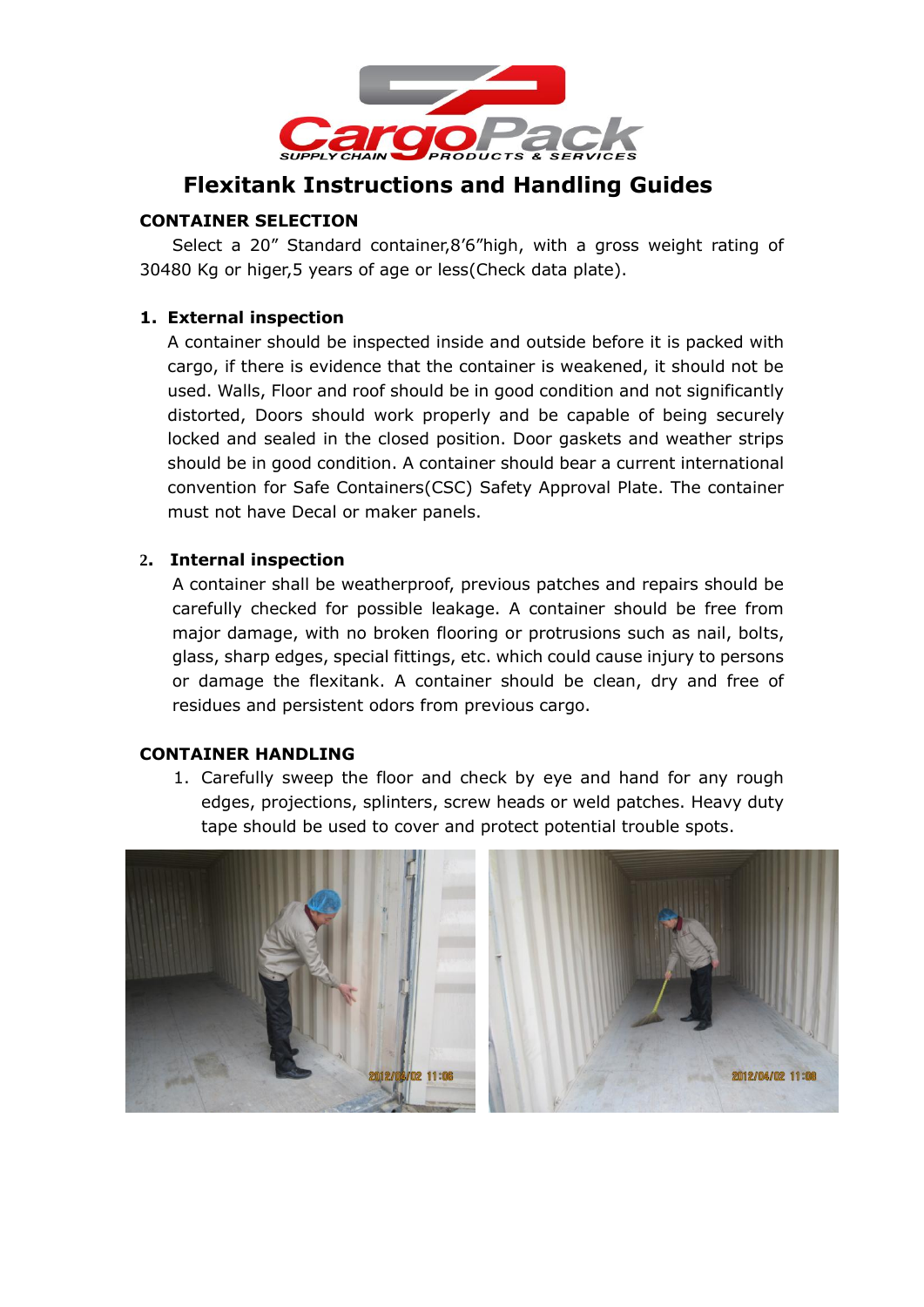

2. Container walls to be covered with corrugated paper being 1.5 meter high. The corrugated paper should be fixed by tape at interval.



3. Container floor to be covered with two corrugated papers with a 20cm overlap. Fold excess paper(30cm) from side to cover the lashing rings/bars(located on the longitudinal rails and corner posts)



## **FLEXITANK LAYING PROCESS**

Laying the flexitank on the right side of the middle of the container, Opening the flxitank forwards or backwards. Then opening turn right.



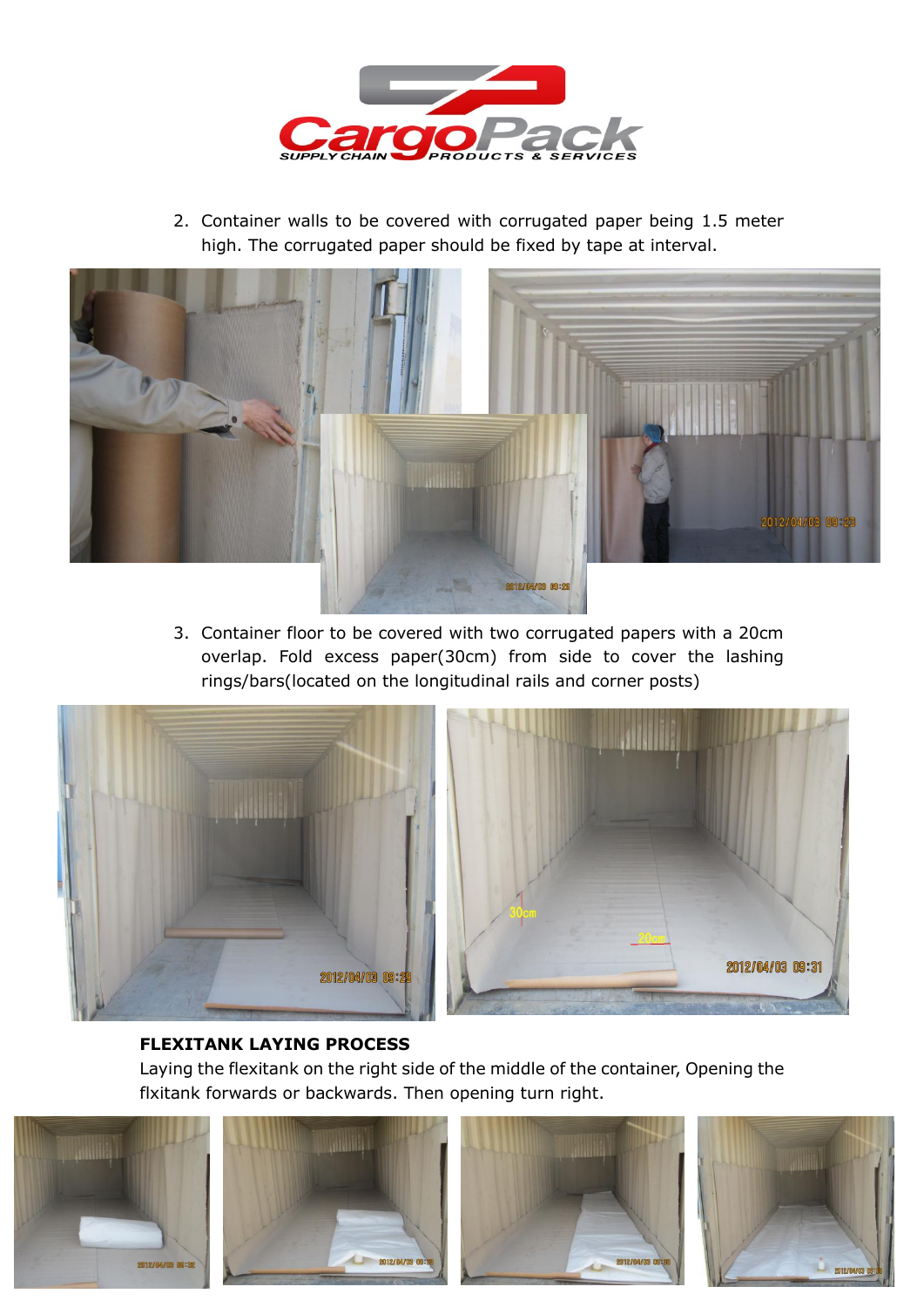

## **BULKHEAD KIT INSTALLATION**

Install five metal bars(length 2400mm) in the vertical recesses of the corner posts of container. Place corrugated(highness 1500mm,width 2330mm) supported by metal bars and fixed by cable ties.

# **1. Top Loading & Bottom Discharge Or Bottom Loading & Bottom Discharge**

1) Set up the first steel bar to the bottom of container's trough. Then use the stretching screw to tighten the extension small steel tube.



- 2) After the first steel bar, laying the PVC tube (length 25cm) at two sides
- 3) Set up the second steel bar on the PVC tube. Then laying the PVC tube (length 25 cm) at two sides.
- 4) Set up the third steel bar on the PVC tube. Then laying the PVC tube (length 30cm) at two sides. Like 3) process setting up the forth, fifth Steel bars.
- 5) Place corrugated(highness 1500mm,width 2330mm) supported by metal bars and fixed by cable ties. Then the **location-plate** fixed to the bulkhead by cable ties.

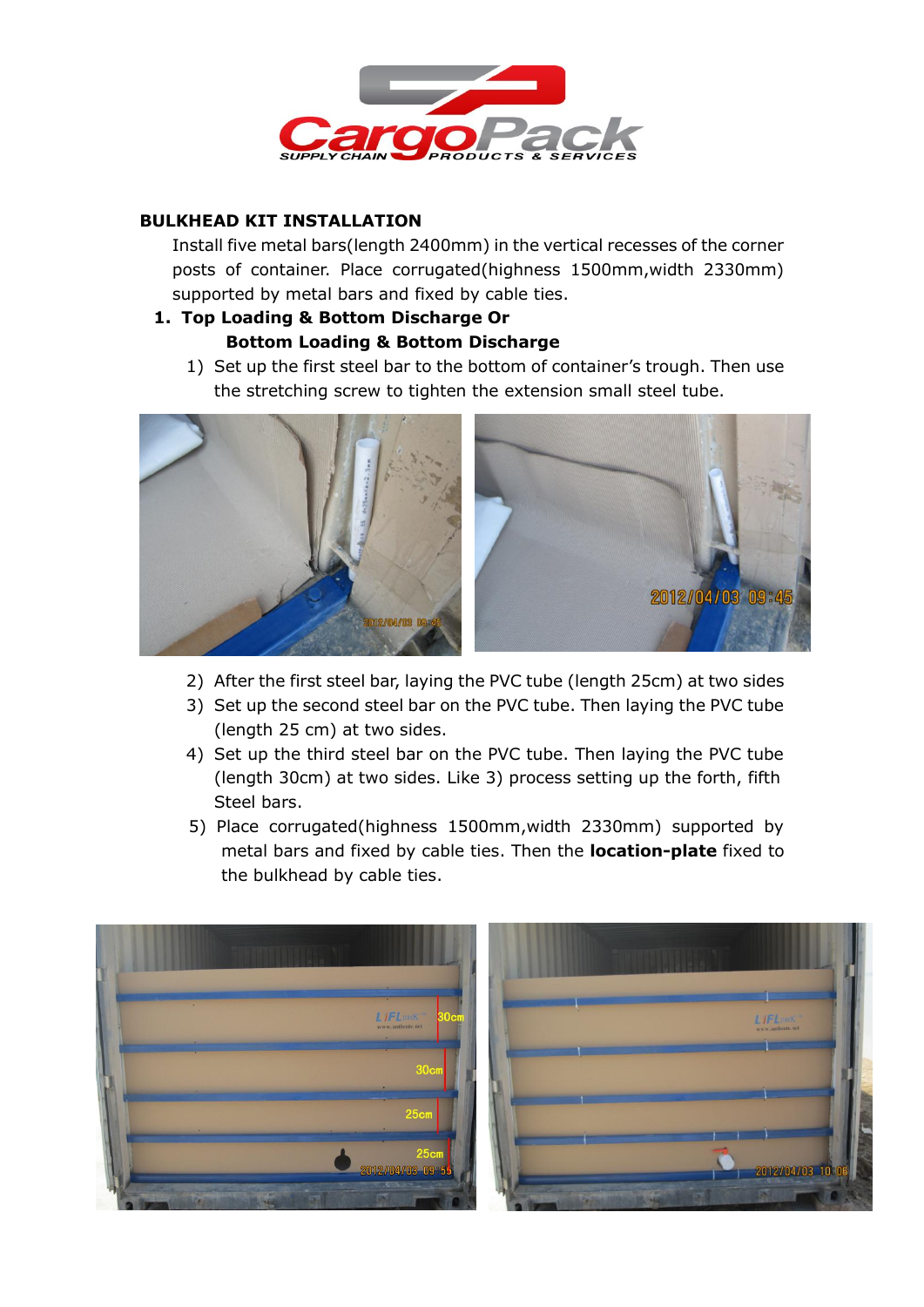

# **2. TOP Loading & Top Discharge.**

1) Set up the first steel bar to the point (about 10cm higher from the bottom) of container's trough. Then use the stretching screw to tighten the extension small steel tube.



- 2) After the first steel bar, laying the PVC tube (length 24cm) at two sides.
- 3) Set up the second steel bar on the PVC tube. Then laying the PVC tube (length 24cm) at two sides.
- 4) Set up the third steel bar on the PVC tube. Then laying the PVC tube (length 24cm) at two sides. Like 3) process setting up the forth, fifth Steel bars.
- 5) Place corrugated(highness 1500mm,width 2330mm) supported by metal bars and fixed by cable ties.



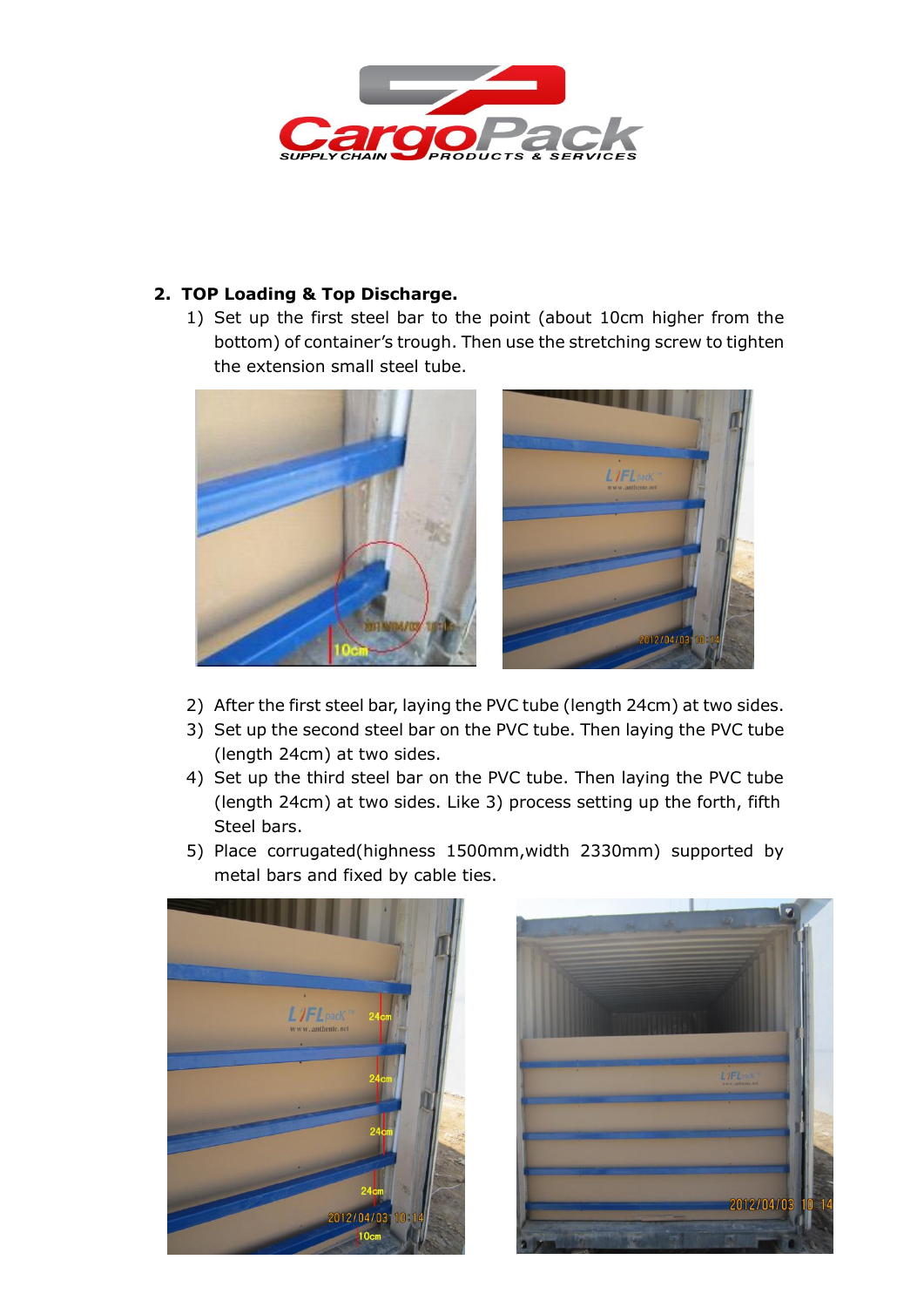

#### **FLEXITANK LOADING PROCCESS**

1. Laying the bubble stick to the middle of container door. Then close the left door well.



2. Remove all old labels and stickers, Fit warning label on the left-hand door as close to locking handles as possible.





3. Attach the load hose with female camlock connection to the male adapter of flexitank valve. Be sure that the valve is on open position. Start loading the flexitank slowly. The maximum loading rate of the pump must be adjusted to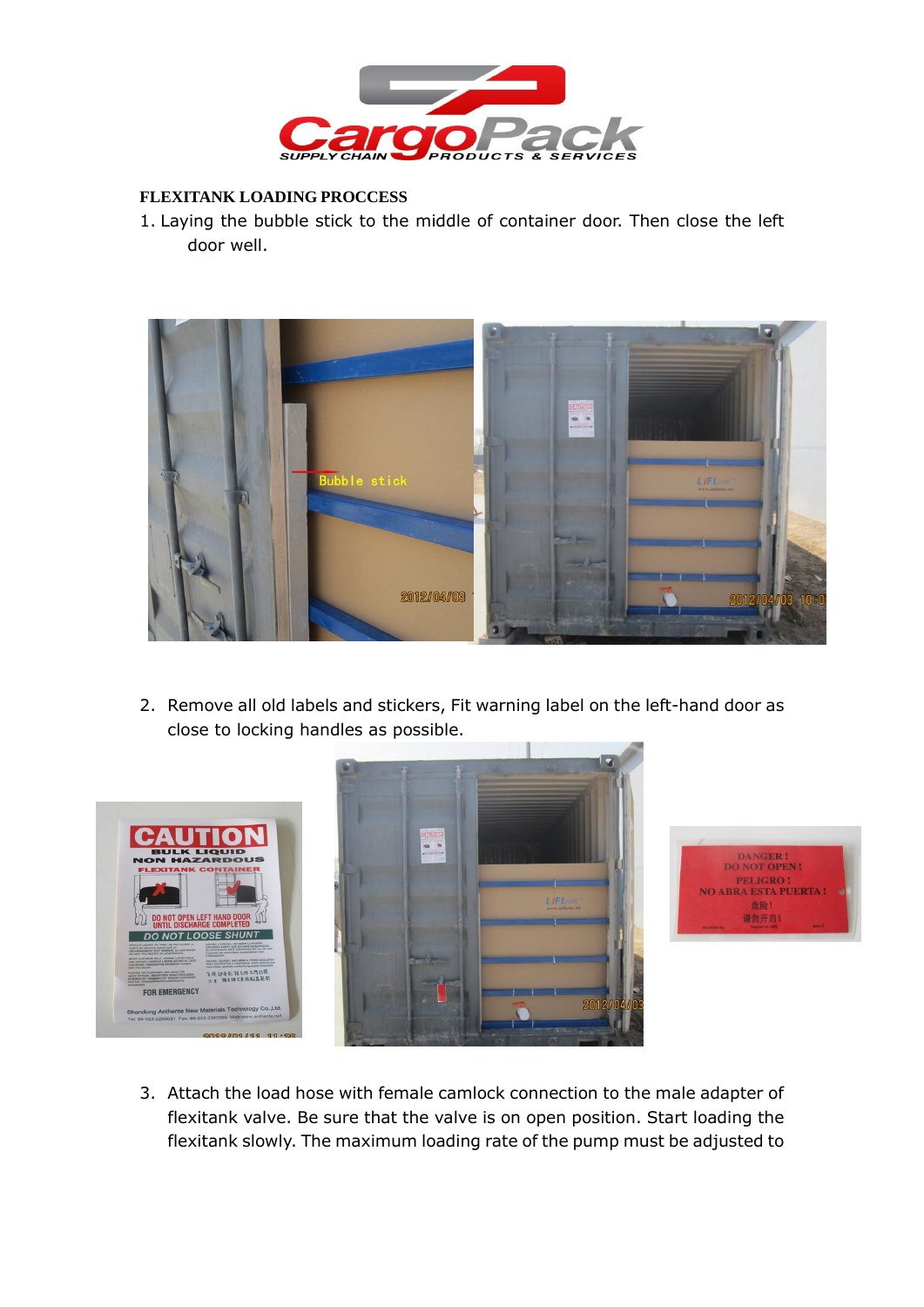

be approx.200 liters per minute until to 3000 liters have been filled. Once approx. 3000 liters have been filled, loading rate of plum can be increased.

- 4. Check constantly for leaks in hoses and connections, In the process of loading the wings of flexitank will slowly open out against container sides and bulkhead.
- 5. Ensure that flexitank unfolds properly and does not trap itself in corners.
- 6. After loading is completed, close the valve, drain feeding hose and disconnect hose from the flexitank and replace valve cap.
- 7. Visually check the exterior of the standard container to ensure no damage has occurred during loading process. Little bulging of container walls may happen.

#### FLEXITANK DISCHARGE PROCESS

- 1. Locking mechanism on left hand container door check and corrently positioned. DO NOT OPEN LEFT HAND DOOR UNTIL DISCHARGE COMPLETED.
- 2. Attach the discharge hose with female camlock connection to the mail adapter of flexitank valve. Be sure that the valve is in open position.Start discharging the flexitank slowly.





- 3. Discharge hose inspected to ensure excessive strain is not applied to the hose. Check constantly for leaks in hoses and connections.
- 4. Once the residual product in flexitank is approx.3000 liters, the maximum discharge rate to pump shall be adjusted to approx.200 liters per minute.
- 5. Any residual product drained from flexitank.